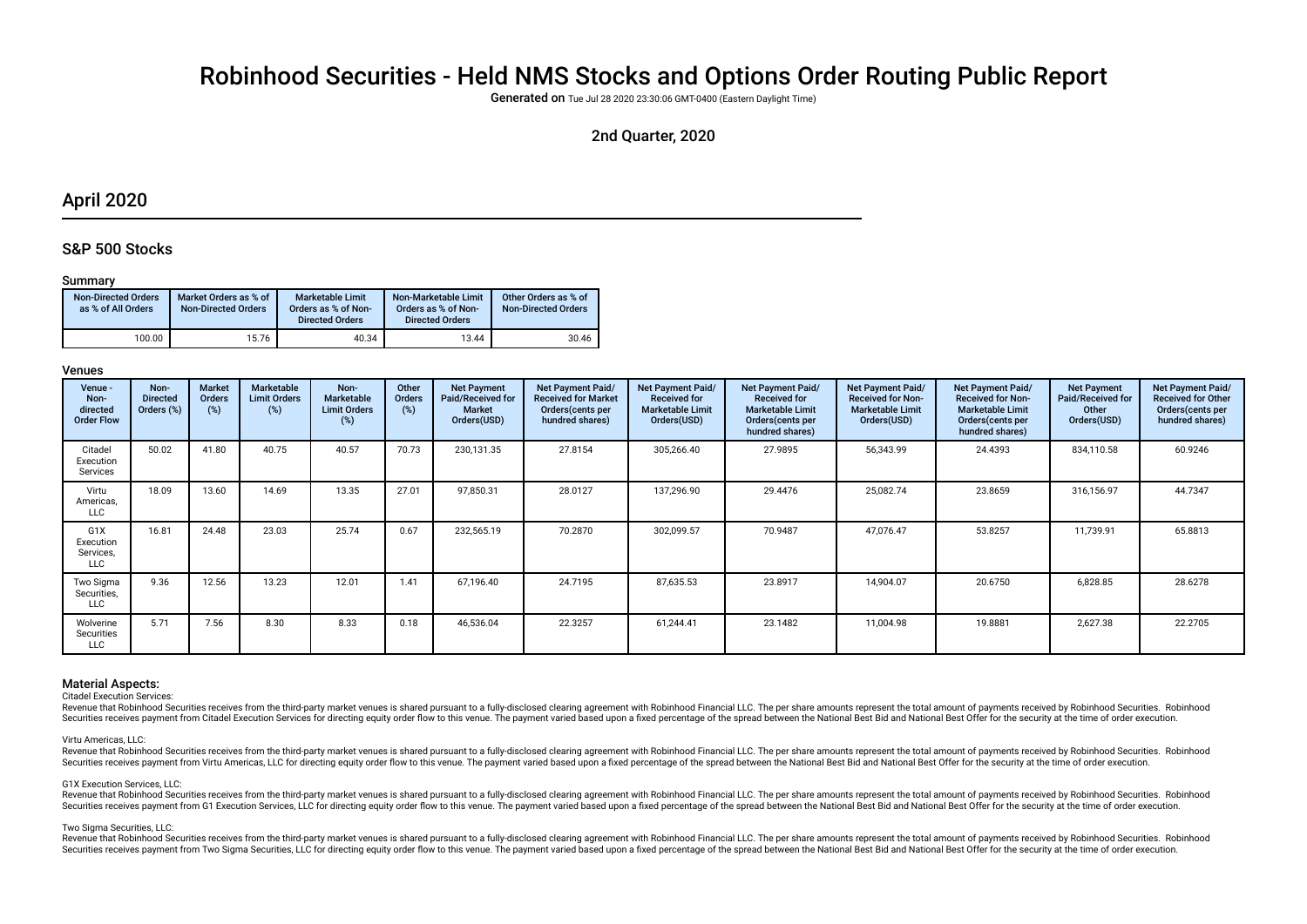#### Wolverine Securities LLC:

Revenue that Robinhood Securities receives from the third-party market venues is shared pursuant to a fully-disclosed clearing agreement with Robinhood Financial LLC. The per share amounts represent the total amount of pay Securities receives payment from Wolverine Securities LLC for directing equity order flow to this venue. The payment varied based upon a fixed percentage of the spread between the National Best Bid and National Best Offer

## April 2020

## Non-S&P 500 Stocks

#### Summary

| <b>Non-Directed Orders</b><br>as % of All Orders | Market Orders as % of<br><b>Non-Directed Orders</b> | Marketable Limit<br>Orders as % of Non-<br><b>Directed Orders</b> | Non-Marketable Limit<br>Orders as % of Non-<br><b>Directed Orders</b> | Other Orders as % of<br><b>Non-Directed Orders</b> |
|--------------------------------------------------|-----------------------------------------------------|-------------------------------------------------------------------|-----------------------------------------------------------------------|----------------------------------------------------|
| 100.00                                           | 17.45                                               | 38.33                                                             | 12.95                                                                 | 31.27                                              |

#### Venues

| Venue -<br>Non-<br>directed<br><b>Order Flow</b>         | Non-<br><b>Directed</b><br>Orders (%) | <b>Market</b><br><b>Orders</b><br>(%) | Marketable<br><b>Limit Orders</b><br>$(\%)$ | Non-<br><b>Marketable</b><br><b>Limit Orders</b><br>(%) | Other<br><b>Orders</b><br>(%) | <b>Net Payment</b><br>Paid/Received for<br><b>Market</b><br>Orders(USD) | Net Payment Paid/<br><b>Received for Market</b><br>Orders (cents per<br>hundred shares) | Net Payment Paid/<br><b>Received for</b><br><b>Marketable Limit</b><br>Orders(USD) | Net Payment Paid/<br><b>Received for</b><br><b>Marketable Limit</b><br>Orders(cents per<br>hundred shares) | Net Payment Paid/<br><b>Received for Non-</b><br><b>Marketable Limit</b><br>Orders(USD) | Net Payment Paid/<br><b>Received for Non-</b><br><b>Marketable Limit</b><br>Orders (cents per<br>hundred shares) | <b>Net Payment</b><br>Paid/Received for<br>Other<br>Orders(USD) | <b>Net Payment Paid/</b><br><b>Received for Other</b><br>Orders (cents per<br>hundred shares) |
|----------------------------------------------------------|---------------------------------------|---------------------------------------|---------------------------------------------|---------------------------------------------------------|-------------------------------|-------------------------------------------------------------------------|-----------------------------------------------------------------------------------------|------------------------------------------------------------------------------------|------------------------------------------------------------------------------------------------------------|-----------------------------------------------------------------------------------------|------------------------------------------------------------------------------------------------------------------|-----------------------------------------------------------------|-----------------------------------------------------------------------------------------------|
| Citadel<br>Execution<br>Services                         | 45.30                                 | 36.58                                 | 36.74                                       | 36.06                                                   | 64.49                         | 1,242,177.06                                                            | 15.2133                                                                                 | 1,468,552.65                                                                       | 15.0290                                                                                                    | 341,446.67                                                                              | 17.7699                                                                                                          | 2,696,017.03                                                    | 16.2760                                                                                       |
| Virtu<br>Americas,<br>LLC                                | 20.98                                 | 15.45                                 | 15.80                                       | 14.90                                                   | 32.92                         | 708,192.87                                                              | 10.3236                                                                                 | 801,901.22                                                                         | 10.3044                                                                                                    | 206,812.77                                                                              | 12.0852                                                                                                          | 1,831,863.70                                                    | 10.8447                                                                                       |
| G <sub>1</sub> X<br>Execution<br>Services,<br><b>LLC</b> | 14.53                                 | 20.94                                 | 20.26                                       | 22.31                                                   | 0.72                          | 941,622.88                                                              | 18.7282                                                                                 | 1,097,639.12                                                                       | 18.0487                                                                                                    | 250,301.04                                                                              | 18.7139                                                                                                          | 68,149.57                                                       | 21.9049                                                                                       |
| Two Sigma<br>Securities,<br><b>LLC</b>                   | 11.67                                 | 16.57                                 | 16.28                                       | 15.80                                                   | 1.58                          | 506,686.30                                                              | 13.9863                                                                                 | 607,665.88                                                                         | 13.2295                                                                                                    | 141,400.92                                                                              | 15.4637                                                                                                          | 61,845.71                                                       | 19.5995                                                                                       |
| Wolverine<br>Securities<br>LLC                           | 7.51                                  | 10.46                                 | 10.91                                       | 10.93                                                   | 0.29                          | 407,949.75                                                              | 9.3819                                                                                  | 465,645.11                                                                         | 9.1461                                                                                                     | 108,160.95                                                                              | 11.6512                                                                                                          | 28,445.15                                                       | 13.7821                                                                                       |

#### Material Aspects:

Citadel Execution Services:

Revenue that Robinhood Securities receives from the third-party market venues is shared pursuant to a fully-disclosed clearing agreement with Robinhood Financial LLC. The per share amounts represent the total amount of pay Securities receives payment from Citadel Execution Services for directing equity order flow to this venue. The payment varied based upon a fixed percentage of the spread between the National Best Bid and National Best Offe

#### Virtu Americas, LLC:

Revenue that Robinhood Securities receives from the third-party market venues is shared pursuant to a fully-disclosed clearing agreement with Robinhood Financial LLC. The per share amounts represent the total amount of pay Securities receives payment from Virtu Americas, LLC for directing equity order flow to this venue. The payment varied based upon a fixed percentage of the spread between the National Best Bid and National Best Offer for t

#### G1X Execution Services, LLC:

Revenue that Robinhood Securities receives from the third-party market venues is shared pursuant to a fully-disclosed clearing agreement with Robinhood Financial LLC. The per share amounts represent the total amount of pay Securities receives payment from G1 Execution Services. LLC for directing equity order flow to this venue. The payment varied based upon a fixed percentage of the spread between the National Best Bid and National Best Offe

#### Two Sigma Securities, LLC:

Revenue that Robinhood Securities receives from the third-party market venues is shared pursuant to a fully-disclosed clearing agreement with Robinhood Financial LLC. The per share amounts represent the total amount of pay Securities receives payment from Two Sigma Securities, LLC for directing equity order flow to this venue. The payment varied based upon a fixed percentage of the spread between the National Best Bid and National Best Offer

#### Wolverine Securities LLC:

Revenue that Robinhood Securities receives from the third-party market venues is shared pursuant to a fully-disclosed clearing agreement with Robinhood Financial LLC. The per share amounts represent the total amount of pay Securities receives payment from Wolverine Securities LLC for directing equity order flow to this venue. The payment varied based upon a fixed percentage of the spread between the National Best Bid and National Best Offer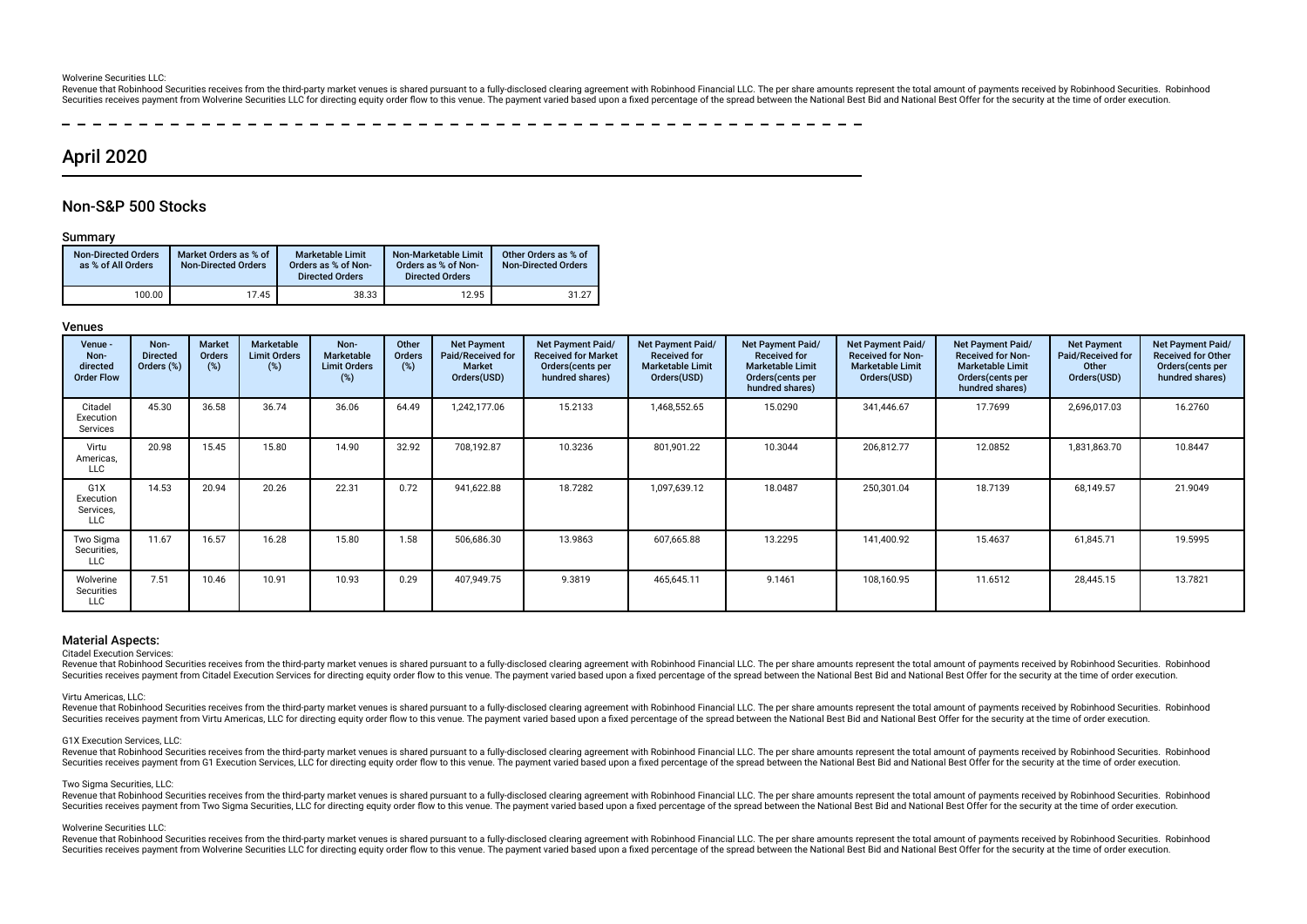## April 2020

## **Options**

## Summary

| <b>Non-Directed Orders</b><br>as % of All Orders | Market Orders as % of<br><b>Non-Directed Orders</b> | <b>Marketable Limit</b><br>Orders as % of Non-<br><b>Directed Orders</b> | Non-Marketable Limit<br>Orders as % of Non-<br><b>Directed Orders</b> | Other Orders as % of<br><b>Non-Directed Orders</b> |
|--------------------------------------------------|-----------------------------------------------------|--------------------------------------------------------------------------|-----------------------------------------------------------------------|----------------------------------------------------|
| 99.96                                            | 0.02                                                | 12.57                                                                    | 74.51                                                                 | 12.91                                              |

### Venues

| Venue -<br>Non-directed<br><b>Order Flow</b> | Non-<br><b>Directed</b><br>Orders (%) | <b>Market</b><br>Orders<br>(%) | Marketable<br><b>Limit Orders</b><br>$(\%)$ | Non-<br>Marketable<br><b>Limit Orders</b><br>$(\%)$ | Other<br>Orders<br>$(\%)$ | <b>Net Payment</b><br>Paid/Received for<br><b>Market</b><br>Orders(USD) | Net Payment Paid/<br><b>Received for Market</b><br>Orders cents per<br>hundred shares) | Net Payment Paid/<br><b>Received for</b><br><b>Marketable Limit</b><br>Orders(USD) | <b>Net Payment Paid/</b><br><b>Received for</b><br><b>Marketable Limit</b><br>Orders (cents per<br>hundred shares) | Net Payment Paid/<br><b>Received for Non-</b><br><b>Marketable Limit</b><br>Orders(USD) | Net Payment Paid/<br><b>Received for Non-</b><br><b>Marketable Limit</b><br>Orders (cents per<br>hundred shares) | <b>Net Payment</b><br>Paid/Received for<br>Other<br>Orders(USD) | <b>Net Payment Paid/</b><br><b>Received for Other</b><br>Orders(cents per<br>hundred shares) |
|----------------------------------------------|---------------------------------------|--------------------------------|---------------------------------------------|-----------------------------------------------------|---------------------------|-------------------------------------------------------------------------|----------------------------------------------------------------------------------------|------------------------------------------------------------------------------------|--------------------------------------------------------------------------------------------------------------------|-----------------------------------------------------------------------------------------|------------------------------------------------------------------------------------------------------------------|-----------------------------------------------------------------|----------------------------------------------------------------------------------------------|
| Global<br>Execution<br>Brokers, LP           | 43.88                                 | 44.90                          | 40.48                                       | 42.60                                               | 54.57                     | 4.305.86                                                                | 56.2637                                                                                | 5,102,425.77                                                                       | 56.2633                                                                                                            | 8,158,650.16                                                                            | 56.2633                                                                                                          | 42,597.46                                                       | 56.2632                                                                                      |
| Citadel<br>Execution<br>Services             | 39.52                                 | 43.58                          | 38.28                                       | 38.88                                               | 44.44                     | 2,996.19                                                                | 52.4911                                                                                | 4,348,761.72                                                                       | 52.4930                                                                                                            | 6,704,367.15                                                                            | 52.4930                                                                                                          | 25,022.48                                                       | 52.4932                                                                                      |
| Wolverine<br>Execution<br>Services, LLC      | 16.60                                 | 11.52                          | 21.24                                       | 18.52                                               | 0.98                      | 892.97                                                                  | 48.4783                                                                                | 1,518,652.60                                                                       | 48.4630                                                                                                            | 3,342,846.48                                                                            | 48.4726                                                                                                          | 19.487.56                                                       | 48.4729                                                                                      |

 $\equiv$   $\equiv$  $\sim$   $-$   $\sim$  $-$ 

## Material Aspects:

Global Execution Brokers, LP:

Revenue that Robinhood Securities receives from the third-party market venues is shared pursuant to a fully-disclosed clearing agreement with Robinhood Financial LLC. The venues each pay Robinhood based on the same schedul in average payments among venues are due to the mix of symbols executed at each venue.

### Citadel Execution Services:

Revenue that Robinhood Securities receives from the third-party market venues is shared pursuant to a fully-disclosed clearing agreement with Robinhood Financial LLC. The per contract amounts represent the total amount of vary based on the characteristics of the trades as well as market conditions. The venues each pay Robinhood based on the same schedule. The schedules wary by groups of symbols. Differences in average payments among venues

### Wolverine Execution Services, LLC:

Revenue that Robinhood Securities receives from the third-party market venues is shared pursuant to a fully-disclosed clearing agreement with Robinhood Financial LLC. The venues each pay Robinhood based on the same schedul in average payments among venues are due to the mix of symbols executed at each venue.

## May 2020

## S&P 500 Stocks

## Summary

| <b>Non-Directed Orders</b><br>as % of All Orders | Market Orders as % of<br><b>Non-Directed Orders</b> | <b>Marketable Limit</b><br>Orders as % of Non-<br><b>Directed Orders</b> | Non-Marketable Limit<br>Orders as % of Non-<br><b>Directed Orders</b> | Other Orders as % of<br><b>Non-Directed Orders</b> |
|--------------------------------------------------|-----------------------------------------------------|--------------------------------------------------------------------------|-----------------------------------------------------------------------|----------------------------------------------------|
| 99.99                                            | 19.11                                               | 35.22                                                                    | 12.50                                                                 | 33.17                                              |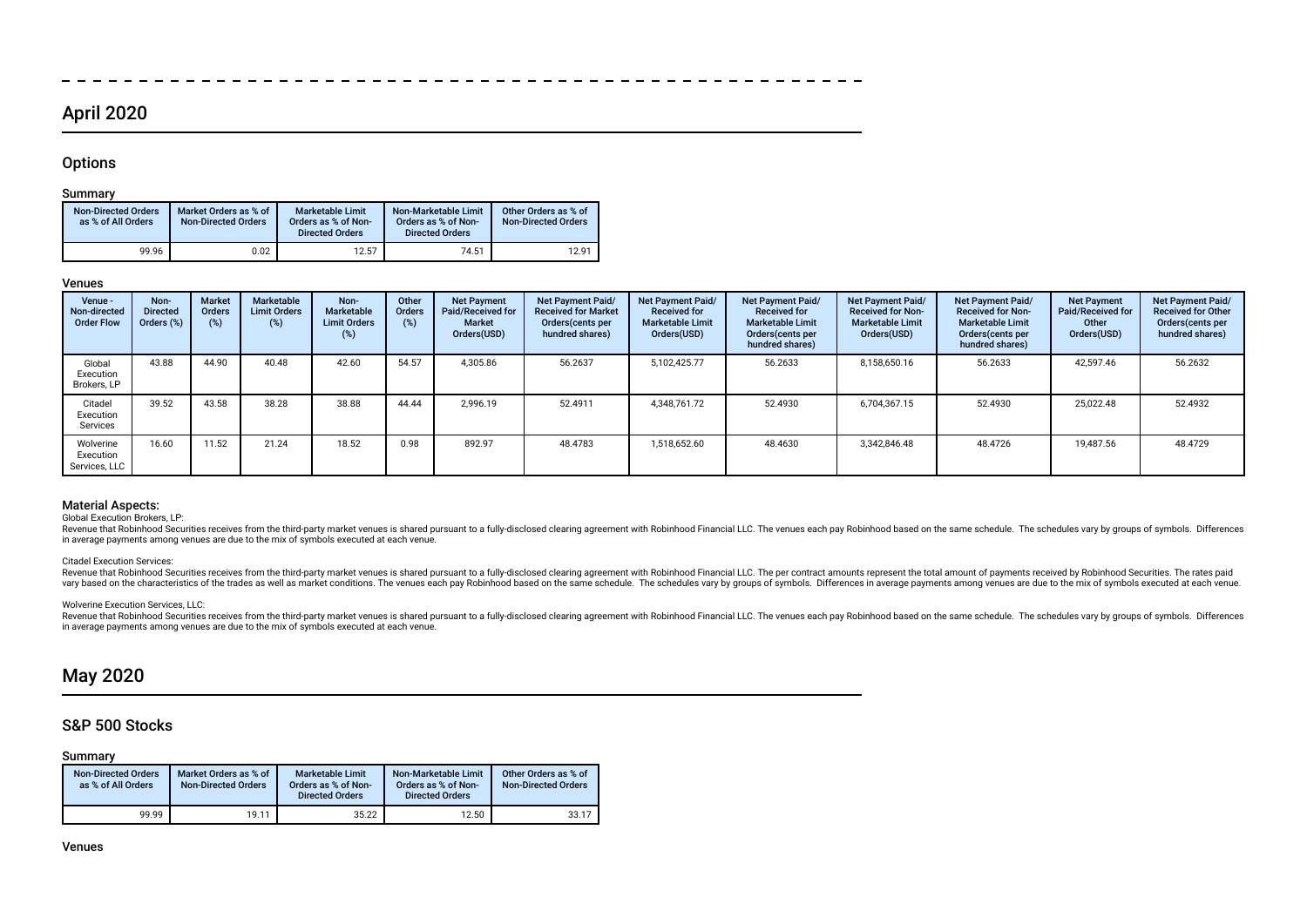| Venue -<br>Non-<br>directed<br><b>Order Flow</b> | Non-<br><b>Directed</b><br>Orders (%) | <b>Market</b><br>Orders<br>(%) | Marketable<br><b>Limit Orders</b><br>(%) | Non-<br>Marketable<br><b>Limit Orders</b><br>$(\%)$ | Other<br>Orders<br>(%) | <b>Net Payment</b><br>Paid/Received for<br><b>Market</b><br>Orders(USD) | Net Payment Paid/<br><b>Received for Market</b><br>Orders (cents per<br>hundred shares) | <b>Net Payment Paid/</b><br><b>Received for</b><br><b>Marketable Limit</b><br>Orders(USD) | Net Payment Paid/<br><b>Received for</b><br><b>Marketable Limit</b><br>Orders(cents per<br>hundred shares) | <b>Net Payment Paid/</b><br><b>Received for Non-</b><br><b>Marketable Limit</b><br>Orders(USD) | Net Payment Paid/<br><b>Received for Non-</b><br><b>Marketable Limit</b><br>Orders (cents per<br>hundred shares) | <b>Net Payment</b><br>Paid/Received for<br>Other<br>Orders(USD) | Net Payment Paid/<br><b>Received for Other</b><br>Orders (cents per<br>hundred shares) |
|--------------------------------------------------|---------------------------------------|--------------------------------|------------------------------------------|-----------------------------------------------------|------------------------|-------------------------------------------------------------------------|-----------------------------------------------------------------------------------------|-------------------------------------------------------------------------------------------|------------------------------------------------------------------------------------------------------------|------------------------------------------------------------------------------------------------|------------------------------------------------------------------------------------------------------------------|-----------------------------------------------------------------|----------------------------------------------------------------------------------------|
| Citadel<br>Execution<br>Services                 | 62.09                                 | 49.50                          | 50.51                                    | 50.50                                               | 86.03                  | 247,842.32                                                              | 20.8986                                                                                 | 279,426.08                                                                                | 20.0118                                                                                                    | 49,940.69                                                                                      | 17.9893                                                                                                          | 800,142.65                                                      | 46.8294                                                                                |
| G1X<br>Execution<br>Services,<br>LLC             | 19.00                                 | 28.58                          | 27.37                                    | 29.24                                               | 0.70                   | 199,573.22                                                              | 46.3264                                                                                 | 221,056.62                                                                                | 45.1123                                                                                                    | 31,462.53                                                                                      | 34.9258                                                                                                          | 9,592.27                                                        | 40.7328                                                                                |
| Two Sigma<br>Securities,<br><b>LLC</b>           | 9.22                                  | 12.82                          | 13.01                                    | 12.16                                               | 2.01                   | 69,570.08                                                               | 20.9126                                                                                 | 76,239.32                                                                                 | 20.3248                                                                                                    | 13,372.00                                                                                      | 17.7606                                                                                                          | 7,927.07                                                        | 26.1050                                                                                |
| Virtu<br>Americas,<br>LLC                        | 7.07                                  | 5.15                           | 5.22                                     | 4.35                                                | 11.16                  | 39.717.82                                                               | 21.0890                                                                                 | 43,947.57                                                                                 | 21.6261                                                                                                    | 8,291.87                                                                                       | 17.5344                                                                                                          | 144,777.82                                                      | 39.5742                                                                                |
| Wolverine<br>Securities<br>LLC                   | 2.62                                  | 3.95                           | 3.88                                     | 3.74                                                | 0.09                   | 26,508.87                                                               | 22.1397                                                                                 | 28,304.10                                                                                 | 22.4811                                                                                                    | 5,239.11                                                                                       | 18.6734                                                                                                          | 1,427.02                                                        | 20.5803                                                                                |

#### Citadel Execution Services:

Revenue that Robinhood Securities receives from the third-party market venues is shared pursuant to a fully-disclosed clearing agreement with Robinhood Financial LLC. The per share amounts represent the total amount of pay Securities receives payment from Citadel Execution Services for directing equity order flow to this venue. The payment varied based upon a fixed percentage of the spread between the National Best Bid and National Best Offe

#### G1X Execution Services, LLC:

Revenue that Robinhood Securities receives from the third-party market venues is shared pursuant to a fully-disclosed clearing agreement with Robinhood Financial LLC. The per share amounts represent the total amount of pay Securities receives payment from G1 Execution Services. LLC for directing equity order flow to this venue. The payment varied based upon a fixed percentage of the spread between the National Best Bid and National Best Offe

#### Two Sigma Securities, LLC:

Revenue that Robinhood Securities receives from the third-party market venues is shared pursuant to a fully-disclosed clearing agreement with Robinhood Financial LLC. The per share amounts represent the total amount of pay Securities receives payment from Two Sigma Securities. LLC for directing equity order flow to this venue. The payment varied based upon a fixed percentage of the spread between the National Best Bid and National Best Offer

#### Virtu Americas, LLC:

Revenue that Robinhood Securities receives from the third-party market venues is shared pursuant to a fully-disclosed clearing agreement with Robinhood Financial LLC. The per share amounts represent the total amount of pay Securities receives payment from Virtu Americas, LLC for directing equity order flow to this venue. The payment varied based upon a fixed percentage of the spread between the National Best Bid and National Best Offer for t

#### Wolverine Securities LLC:

Revenue that Robinhood Securities receives from the third-party market venues is shared pursuant to a fully-disclosed clearing agreement with Robinhood Financial LLC. The per share amounts represent the total amount of pay Securities receives payment from Wolverine Securities LLC for directing equity order flow to this venue. The payment varied based upon a fixed percentage of the spread between the National Best Bid and National Best Differ

## May 2020

## Non-S&P 500 Stocks

## Summary

| <b>Non-Directed Orders</b><br>as % of All Orders | Market Orders as % of<br><b>Non-Directed Orders</b> | <b>Marketable Limit</b><br>Orders as % of Non-<br><b>Directed Orders</b> | Non-Marketable Limit<br>Orders as % of Non-<br><b>Directed Orders</b> | Other Orders as % of<br><b>Non-Directed Orders</b> |
|--------------------------------------------------|-----------------------------------------------------|--------------------------------------------------------------------------|-----------------------------------------------------------------------|----------------------------------------------------|
| 99.99                                            | 19.88                                               | 35.46                                                                    | 11.54                                                                 | 33.12                                              |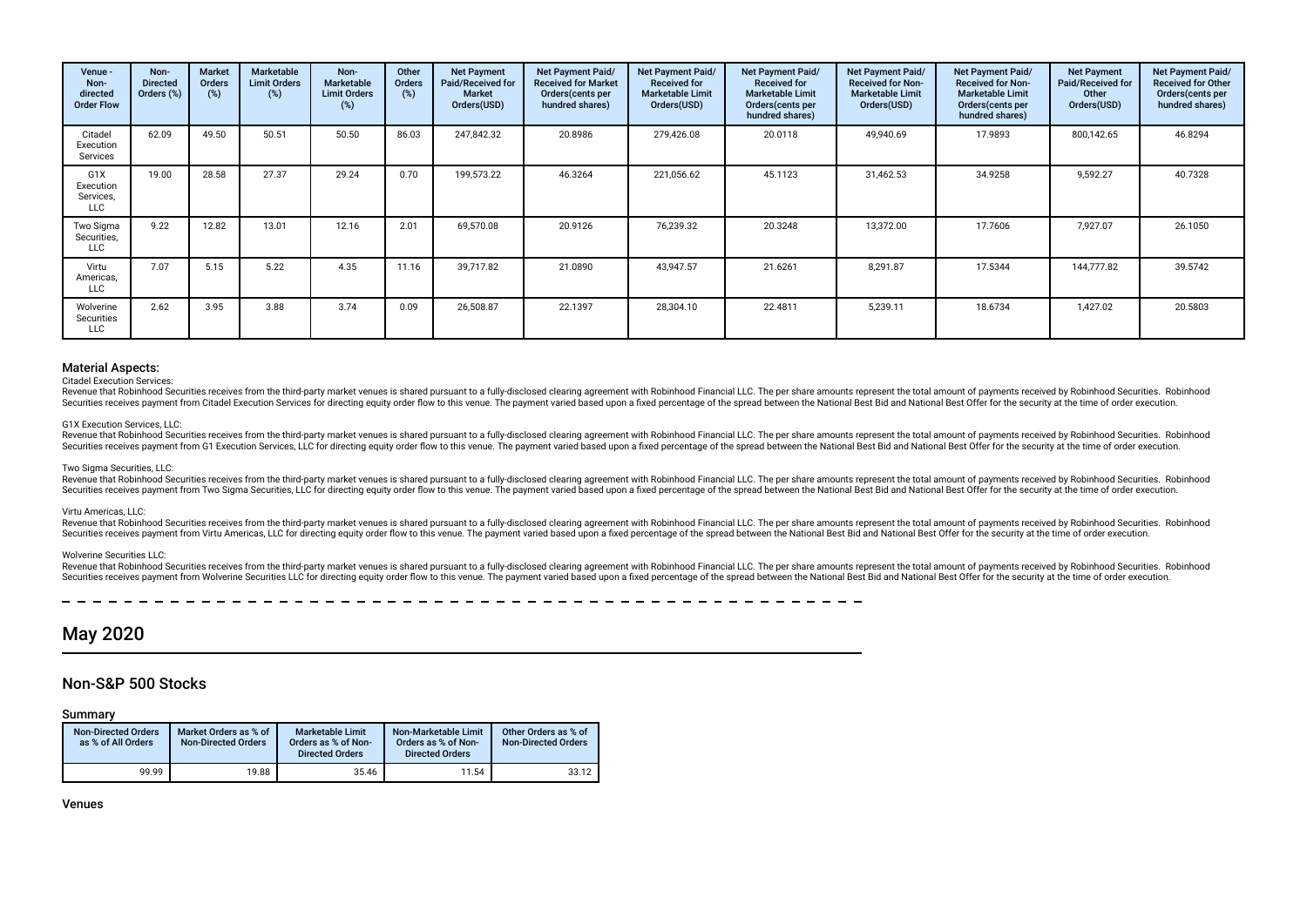| Venue -<br>Non-<br>directed<br><b>Order Flow</b>         | Non-<br><b>Directed</b><br>Orders (%) | <b>Market</b><br>Orders<br>(%) | <b>Marketable</b><br><b>Limit Orders</b><br>(%) | Non-<br>Marketable<br><b>Limit Orders</b><br>(%) | Other<br>Orders<br>(%) | <b>Net Payment</b><br>Paid/Received for<br>Market<br>Orders(USD) | Net Payment Paid/<br><b>Received for Market</b><br>Orders(cents per<br>hundred shares) | Net Payment Paid/<br><b>Received for</b><br><b>Marketable Limit</b><br>Orders(USD) | Net Payment Paid/<br><b>Received for</b><br><b>Marketable Limit</b><br>Orders(cents per<br>hundred shares) | Net Payment Paid/<br><b>Received for Non-</b><br><b>Marketable Limit</b><br>Orders(USD) | Net Payment Paid/<br><b>Received for Non-</b><br><b>Marketable Limit</b><br>Orders (cents per<br>hundred shares) | <b>Net Payment</b><br>Paid/Received for<br>Other<br>Orders(USD) | Net Payment Paid/<br><b>Received for Other</b><br>Orders(cents per<br>hundred shares) |
|----------------------------------------------------------|---------------------------------------|--------------------------------|-------------------------------------------------|--------------------------------------------------|------------------------|------------------------------------------------------------------|----------------------------------------------------------------------------------------|------------------------------------------------------------------------------------|------------------------------------------------------------------------------------------------------------|-----------------------------------------------------------------------------------------|------------------------------------------------------------------------------------------------------------------|-----------------------------------------------------------------|---------------------------------------------------------------------------------------|
| Citadel<br>Execution<br>Services                         | 57.32                                 | 47.58                          | 46.62                                           | 47.10                                            | 78.19                  | 1,952,460.98                                                     | 18.8583                                                                                | 2,085,728.60                                                                       | 18.1413                                                                                                    | 417,236.54                                                                              | 20.3560                                                                                                          | 4,179,727.46                                                    | 21.5651                                                                               |
| G <sub>1</sub> X<br>Execution<br>Services,<br><b>LLC</b> | 14.43                                 | 21.52                          | 20.85                                           | 21.92                                            | 0.69                   | 1,071,211.31                                                     | 26.1053                                                                                | 1,159,968.57                                                                       | 24.7945                                                                                                    | 229,678.74                                                                              | 25.1595                                                                                                          | 72,955.97                                                       | 32.1378                                                                               |
| Two Sigma<br>Securities,<br>LLC                          | 11.61                                 | 16.15                          | 16.64                                           | 16.20                                            | 1.89                   | 629,057.88                                                       | 12.3129                                                                                | 692,095.91                                                                         | 11.5719                                                                                                    | 142,071.04                                                                              | 12.8675                                                                                                          | 84,806.71                                                       | 17.5753                                                                               |
| Virtu<br>Americas,<br>LLC                                | 11.53                                 | 7.72                           | 8.02                                            | 7.50                                             | 18.99                  | 473,088.40                                                       | 8.6895                                                                                 | 498,782.62                                                                         | 8.5887                                                                                                     | 108,243.42                                                                              | 10.0548                                                                                                          | 1,398,012.00                                                    | 9.6512                                                                                |
| Wolverine<br>Securities<br>LLC                           | 5.11                                  | 7.05                           | 7.87                                            | 7.27                                             | 0.24                   | 375,062.44                                                       | 8.4428                                                                                 | 398,220.89                                                                         | 7.7353                                                                                                     | 83,587.03                                                                               | 9.6851                                                                                                           | 29,600.46                                                       | 12.3176                                                                               |

#### Citadel Execution Services:

Revenue that Robinhood Securities receives from the third-party market venues is shared pursuant to a fully-disclosed clearing agreement with Robinhood Financial LLC. The per share amounts represent the total amount of pay Securities receives payment from Citadel Execution Services for directing equity order flow to this venue. The payment varied based upon a fixed percentage of the spread between the National Best Bid and National Best Offe

#### G1X Execution Services, LLC:

Revenue that Robinhood Securities receives from the third-party market venues is shared pursuant to a fully-disclosed clearing agreement with Robinhood Financial LLC. The per share amounts represent the total amount of pay Securities receives payment from G1 Execution Services. LLC for directing equity order flow to this venue. The payment varied based upon a fixed percentage of the spread between the National Best Bid and National Best Offe

#### Two Sigma Securities, LLC:

Revenue that Robinhood Securities receives from the third-party market venues is shared pursuant to a fully-disclosed clearing agreement with Robinhood Financial LLC. The per share amounts represent the total amount of pay Securities receives payment from Two Sigma Securities, LLC for directing equity order flow to this venue. The payment varied based upon a fixed percentage of the spread between the National Best Bid and National Best Offer

#### Virtu Americas, LLC:

Revenue that Robinhood Securities receives from the third-party market venues is shared pursuant to a fully-disclosed clearing agreement with Robinhood Financial LLC. The per share amounts represent the total amount of pay Securities receives payment from Virtu Americas, LLC for directing equity order flow to this venue. The payment varied based upon a fixed percentage of the spread between the National Best Bid and National Best Offer for t

#### Wolverine Securities LLC:

Revenue that Robinhood Securities receives from the third-party market venues is shared pursuant to a fully-disclosed clearing agreement with Robinhood Financial LLC. The per share amounts represent the total amount of pay Securities receives payment from Wolverine Securities LLC for directing equity order flow to this venue. The payment varied based upon a fixed percentage of the spread between the National Best Bid and National Best Offer

## May 2020

## **Options**

#### Summary

| Non-Directed Orders<br>as % of All Orders | Market Orders as % of<br><b>Non-Directed Orders</b> | <b>Marketable Limit</b><br>Orders as % of Non-<br><b>Directed Orders</b> | Non-Marketable Limit<br>Orders as % of Non-<br><b>Directed Orders</b> | Other Orders as % of<br><b>Non-Directed Orders</b> |
|-------------------------------------------|-----------------------------------------------------|--------------------------------------------------------------------------|-----------------------------------------------------------------------|----------------------------------------------------|
| 100.00                                    | 0.03                                                | 13.15                                                                    | 71.74                                                                 | 15.07                                              |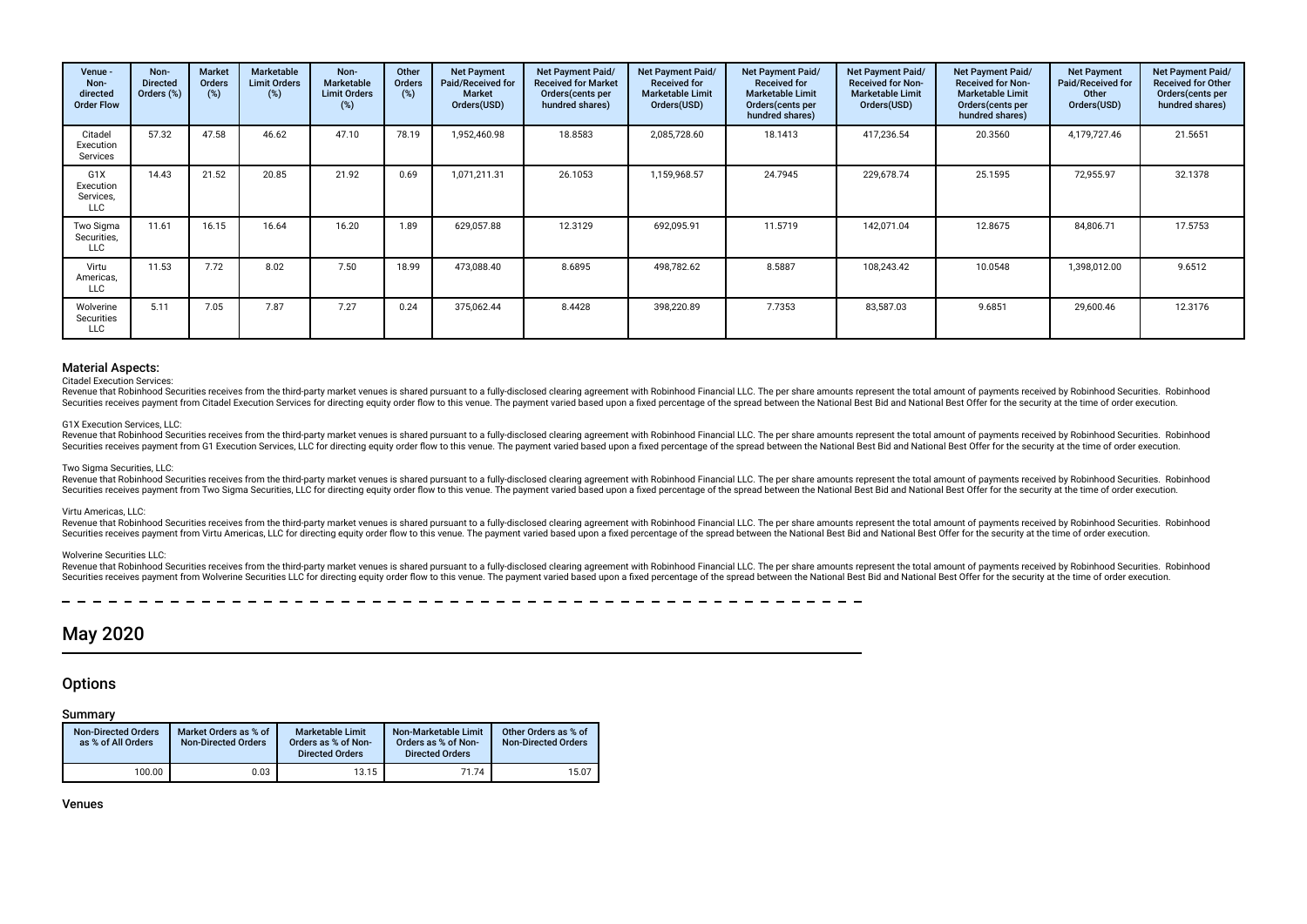| Venue -<br>Non-directed<br><b>Order Flow</b> | Non-<br><b>Directed</b><br>Orders (%) | <b>Market</b><br>Orders<br>(%) | Marketable<br><b>Limit Orders</b><br>(%) | Non-<br><b>Marketable</b><br><b>Limit Orders</b><br>(%) | Other<br><b>Orders</b><br>(%) | <b>Net Payment</b><br>Paid/Received for<br><b>Market</b><br>Orders(USD) | Net Payment Paid/<br><b>Received for Market</b><br>Orders(cents per<br>hundred shares) | Net Payment Paid/<br><b>Received for</b><br><b>Marketable Limit</b><br>Orders(USD) | Net Payment Paid/<br><b>Received for</b><br><b>Marketable Limit</b><br>Orders (cents per<br>hundred shares) | Net Payment Paid/<br><b>Received for Non-</b><br><b>Marketable Limit</b><br>Orders(USD) | Net Payment Paid/<br><b>Received for Non-</b><br><b>Marketable Limit</b><br>Orders (cents per<br>hundred shares) | <b>Net Payment</b><br><b>Paid/Received for</b><br>Other<br>Orders(USD) | Net Payment Paid/<br><b>Received for Other</b><br>Orders(cents per<br>hundred shares) |
|----------------------------------------------|---------------------------------------|--------------------------------|------------------------------------------|---------------------------------------------------------|-------------------------------|-------------------------------------------------------------------------|----------------------------------------------------------------------------------------|------------------------------------------------------------------------------------|-------------------------------------------------------------------------------------------------------------|-----------------------------------------------------------------------------------------|------------------------------------------------------------------------------------------------------------------|------------------------------------------------------------------------|---------------------------------------------------------------------------------------|
| Citadel<br>Execution<br>Services             | 53.40                                 | 51.46                          | 56.40                                    | 51.27                                                   | 60.94                         | 8,402.51                                                                | 54.0876                                                                                | 7,033,571.39                                                                       | 54.0883                                                                                                     | 9,667,142.55                                                                            | 54.0883                                                                                                          | 71,199.68                                                              | 54.0883                                                                               |
| Global<br>Execution<br>Brokers, LP           | 34.97                                 | 38.86                          | 30.16                                    | 35.14                                                   | 38.38                         | 7,683.28                                                                | 66.8402                                                                                | 3,845,710.58                                                                       | 66.8391                                                                                                     | 6,488,678.59                                                                            | 66.8390                                                                                                          | 37,336.53                                                              | 66.8395                                                                               |
| Wolverine<br>Execution<br>Services, LLC      | 11.62                                 | 9.69                           | 13.44                                    | 13.59                                                   | 0.68                          | 1,545.97                                                                | 56.4429                                                                                | 1,250,362.22                                                                       | 56.4497                                                                                                     | 2,499,483.39                                                                            | 56.4497                                                                                                          | 17,399.86                                                              | 56.4491                                                                               |
| Morgan<br>Stanley &<br>Co., LLC              | 0.00                                  | 0.00                           | 0.00                                     | 0.00                                                    | 0.00                          | 0.00                                                                    | 0.0000                                                                                 | 298.98                                                                             | 64.7143                                                                                                     | 507.35                                                                                  | 64.7130                                                                                                          | 6.47                                                                   | 64.7000                                                                               |

#### Citadel Execution Services:

Revenue that Robinhood Securities receives from the third-party market venues is shared pursuant to a fully-disclosed clearing agreement with Robinhood Financial LLC. The per contract amounts represent the total amount of vary based on the characteristics of the trades as well as market conditions. The venues each pay Robinhood based on the same schedule. The schedules vary by groups of symbols. Differences in average payments among venues

#### Global Execution Brokers, LP:

Revenue that Robinhood Securities receives from the third-party market venues is shared pursuant to a fully-disclosed clearing agreement with Robinhood Financial LLC. The venues each pay Robinhood based on the same schedul in average payments among venues are due to the mix of symbols executed at each venue.

#### Wolverine Execution Services, LLC:

Revenue that Robinhood Securities receives from the third-party market venues is shared pursuant to a fully-disclosed clearing agreement with Robinhood Financial LLC. The venues each pay Robinhood based on the same schedul in average payments among venues are due to the mix of symbols executed at each venue.

#### Morgan Stanley & Co., LLC:

Revenue that Robinhood Securities receives from the third-party market venues is shared pursuant to a fully-disclosed clearing agreement with Robinhood Financial LLC. The venues each pay Robinhood based on the same schedul in average payments among venues are due to the mix of symbols executed at each venue.

## June 2020

## S&P 500 Stocks

### Summary

| <b>Non-Directed Orders</b><br>as % of All Orders | Market Orders as % of<br><b>Non-Directed Orders</b> | <b>Marketable Limit</b><br>Orders as % of Non-<br><b>Directed Orders</b> | Non-Marketable Limit<br>Orders as % of Non-<br><b>Directed Orders</b> | Other Orders as % of<br><b>Non-Directed Orders</b> |
|--------------------------------------------------|-----------------------------------------------------|--------------------------------------------------------------------------|-----------------------------------------------------------------------|----------------------------------------------------|
| 100.00                                           | 23.94                                               | 32.53                                                                    | 11.25                                                                 | 32.28                                              |

| Venue -<br>Non-<br>directed<br><b>Order Flow</b> | Non-<br><b>Directed</b><br>Orders (%) | <b>Market</b><br><b>Orders</b><br>(%) | Marketable<br><b>Limit Orders</b><br>(%) | Non-<br>Marketable<br><b>Limit Orders</b><br>(%) | Other<br>Orders<br>(% ) | <b>Net Payment</b><br>Paid/Received for<br><b>Market</b><br>Orders(USD) | Net Payment Paid/<br><b>Received for Market</b><br>Orders(cents per<br>hundred shares) | Net Payment Paid/<br><b>Received for</b><br><b>Marketable Limit</b><br>Orders(USD) | Net Payment Paid/<br><b>Received for</b><br><b>Marketable Limit</b><br>Orders (cents per<br>hundred shares) | <b>Net Payment Paid/</b><br><b>Received for Non-</b><br><b>Marketable Limit</b><br>Orders(USD) | Net Payment Paid/<br><b>Received for Non-</b><br><b>Marketable Limit</b><br>Orders (cents per<br>hundred shares) | <b>Net Payment</b><br>Paid/Received for<br>Other<br>Orders(USD) | Net Payment Paid/<br><b>Received for Other</b><br>Orders (cents per<br>hundred shares) |
|--------------------------------------------------|---------------------------------------|---------------------------------------|------------------------------------------|--------------------------------------------------|-------------------------|-------------------------------------------------------------------------|----------------------------------------------------------------------------------------|------------------------------------------------------------------------------------|-------------------------------------------------------------------------------------------------------------|------------------------------------------------------------------------------------------------|------------------------------------------------------------------------------------------------------------------|-----------------------------------------------------------------|----------------------------------------------------------------------------------------|
| Citadel<br>Execution<br>Services                 | 59.55                                 | 46.15                                 | 46.56                                    | 48.00                                            | 86.59                   | 259,351.08                                                              | 20.6933                                                                                | 261,157.59                                                                         | 20.3146                                                                                                     | 38,312.24                                                                                      | 18.1122                                                                                                          | 883,736.57                                                      | 48.7664                                                                                |
| G <sub>1</sub> X<br>Execution<br>Services,       | 22.79                                 | 33.61                                 | 33.22                                    | 32.52                                            | 0.88                    | 322,918.16                                                              | 40.3946                                                                                | 323,009.97                                                                         | 40.2815                                                                                                     | 40,527.13                                                                                      | 31.1361                                                                                                          | 13,734.84                                                       | 34.6631                                                                                |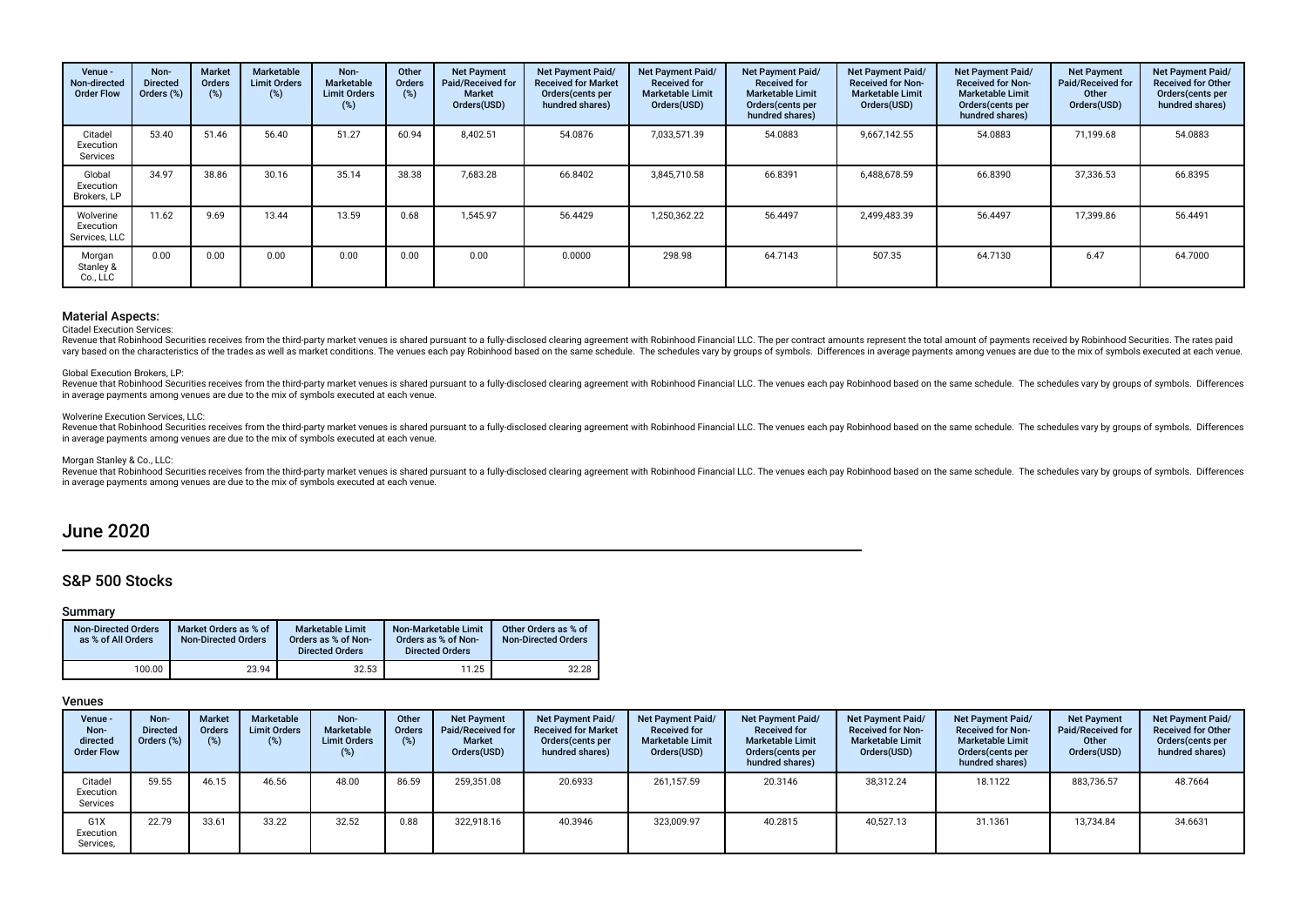| Venue -<br>Non-<br>directed<br><b>Order Flow</b> | Non-<br><b>Directed</b><br>Orders (%) | <b>Market</b><br>Orders<br>(%) | Marketable<br><b>Limit Orders</b><br>$(\%)$ | Non-<br>Marketable<br><b>Limit Orders</b><br>$(\%)$ | Other<br>Orders<br>(%) | <b>Net Payment</b><br>Paid/Received for<br><b>Market</b><br>Orders(USD) | Net Payment Paid/<br><b>Received for Market</b><br>Orders(cents per<br>hundred shares) | Net Payment Paid/<br><b>Received for</b><br><b>Marketable Limit</b><br>Orders(USD) | <b>Net Payment Paid/</b><br><b>Received for</b><br><b>Marketable Limit</b><br>Orders (cents per<br>hundred shares) | Net Payment Paid/<br><b>Received for Non-</b><br><b>Marketable Limit</b><br>Orders(USD) | Net Payment Paid/<br><b>Received for Non-</b><br><b>Marketable Limit</b><br>Orders (cents per<br>hundred shares) | <b>Net Payment</b><br>Paid/Received for<br>Other<br>Orders(USD) | Net Payment Paid/<br><b>Received for Other</b><br>Orders(cents per<br>hundred shares) |
|--------------------------------------------------|---------------------------------------|--------------------------------|---------------------------------------------|-----------------------------------------------------|------------------------|-------------------------------------------------------------------------|----------------------------------------------------------------------------------------|------------------------------------------------------------------------------------|--------------------------------------------------------------------------------------------------------------------|-----------------------------------------------------------------------------------------|------------------------------------------------------------------------------------------------------------------|-----------------------------------------------------------------|---------------------------------------------------------------------------------------|
| <b>LLC</b>                                       |                                       |                                |                                             |                                                     |                        |                                                                         |                                                                                        |                                                                                    |                                                                                                                    |                                                                                         |                                                                                                                  |                                                                 |                                                                                       |
| Two Sigma<br>Securities,<br><b>LLC</b>           | 7.19                                  | 9.42                           | 9.52                                        | 9.54                                                | 2.36                   | 117.970.44                                                              | 23.4203                                                                                | 112,984.40                                                                         | 22.6875                                                                                                            | 18,011.10                                                                               | 18.5199                                                                                                          | 12,074.88                                                       | 25.1616                                                                               |
| Virtu<br>Americas,<br><b>LLC</b>                 | 5.63                                  | 3.61                           | 3.70                                        | 3.11                                                | 9.95                   | 82.485.81                                                               | 22.6938                                                                                | 82,797.69                                                                          | 22.7344                                                                                                            | 14.144.56                                                                               | 17.0578                                                                                                          | 323,702.27                                                      | 41.5030                                                                               |
| Wolverine<br>Securities<br><b>LLC</b>            | 4.84                                  | 7.20                           | 7.00                                        | 6.84                                                | 0.22                   | 109,564.53                                                              | 31.1988                                                                                | 105,218.23                                                                         | 30.8905                                                                                                            | 15,020.41                                                                               | 23.9995                                                                                                          | 5,602.93                                                        | 27.1994                                                                               |

#### Citadel Execution Services:

Revenue that Robinhood Securities receives from the third-party market venues is shared pursuant to a fully-disclosed clearing agreement with Robinhood Financial LLC. The per share amounts represent the total amount of pay Securities receives payment from Citadel Execution Services for directing equity order flow to this venue. The payment varied based upon a fixed percentage of the spread between the National Best Bid and National Best Offe

#### G1X Execution Services, LLC:

Revenue that Robinhood Securities receives from the third-party market venues is shared pursuant to a fully-disclosed clearing agreement with Robinhood Financial LLC. The per share amounts represent the total amount of pay Securities receives payment from G1 Execution Services. LLC for directing equity order flow to this venue. The payment varied based upon a fixed percentage of the spread between the National Best Bid and National Best Offe

#### Two Sigma Securities, LLC:

Revenue that Robinhood Securities receives from the third-party market venues is shared pursuant to a fully-disclosed clearing agreement with Robinhood Financial LLC. The per share amounts represent the total amount of pay Securities receives payment from Two Sigma Securities. LLC for directing equity order flow to this venue. The payment varied based upon a fixed percentage of the spread between the National Best Bid and National Best Offer

#### Virtu Americas, LLC:

Revenue that Robinhood Securities receives from the third-party market venues is shared pursuant to a fully-disclosed clearing agreement with Robinhood Financial LLC. The per share amounts represent the total amount of pay Securities receives payment from Virtu Americas, LLC for directing equity order flow to this venue. The payment varied based upon a fixed percentage of the spread between the National Best Bid and National Best Offer for t

#### Wolverine Securities LLC:

Revenue that Robinhood Securities receives from the third-party market venues is shared pursuant to a fully-disclosed clearing agreement with Robinhood Financial LLC. The per share amounts represent the total amount of pay Securities receives payment from Wolverine Securities LLC for directing equity order flow to this venue. The payment varied based upon a fixed percentage of the spread between the National Best Bid and National Best Offer

## June 2020

## Non-S&P 500 Stocks

#### Summary

| <b>Non-Directed Orders</b><br>as % of All Orders | Market Orders as % of<br><b>Non-Directed Orders</b> | Marketable Limit<br>Orders as % of Non-<br><b>Directed Orders</b> | Non-Marketable Limit<br>Orders as % of Non-<br><b>Directed Orders</b> | Other Orders as % of<br><b>Non-Directed Orders</b> |
|--------------------------------------------------|-----------------------------------------------------|-------------------------------------------------------------------|-----------------------------------------------------------------------|----------------------------------------------------|
| 100.00                                           | 23.13                                               | 34.41                                                             | 10.63                                                                 | 31.83                                              |

| Venue -<br>Non-<br>directed<br><b>Order Flow</b> | Non-<br><b>Directed</b><br>Orders (%) | <b>Market</b><br><b>Orders</b><br>(9) | Marketable<br><b>Limit Orders</b><br>(%) | Non-<br>Marketable<br><b>Limit Orders</b><br>(%) | Other<br><b>Orders</b><br>(%) | <b>Net Payment</b><br>Paid/Received for<br><b>Market</b><br>Orders(USD) | <b>Net Payment Paid/</b><br><b>Received for Market</b><br>Orders (cents per<br>hundred shares) | <b>Net Payment Paid/</b><br><b>Received for</b><br><b>Marketable Limit</b><br>Orders(USD) | Net Payment Paid/<br><b>Received for</b><br><b>Marketable Limit</b><br>Orders (cents per<br>hundred shares) | <b>Net Payment Paid/</b><br><b>Received for Non-</b><br><b>Marketable Limit</b><br>Orders(USD) | Net Payment Paid/<br><b>Received for Non-</b><br><b>Marketable Limit</b><br>Orders (cents per<br>hundred shares) | <b>Net Payment</b><br><b>Paid/Received for</b><br>Other<br>Orders(USD) | <b>Net Payment Paid/</b><br><b>Received for Other</b><br>Orders (cents per<br>hundred shares) |
|--------------------------------------------------|---------------------------------------|---------------------------------------|------------------------------------------|--------------------------------------------------|-------------------------------|-------------------------------------------------------------------------|------------------------------------------------------------------------------------------------|-------------------------------------------------------------------------------------------|-------------------------------------------------------------------------------------------------------------|------------------------------------------------------------------------------------------------|------------------------------------------------------------------------------------------------------------------|------------------------------------------------------------------------|-----------------------------------------------------------------------------------------------|
| Citadel<br>Execution<br>Services                 | 56.04                                 | 47.38                                 | 45.36                                    | 45.95                                            | 77.23                         | 2.946.471.65                                                            | 22.2697                                                                                        | 2,925,542.34                                                                              | 20.6088                                                                                                     | 514,919.73                                                                                     | 23.4909                                                                                                          | 6,282,332.74                                                           | 22.6869                                                                                       |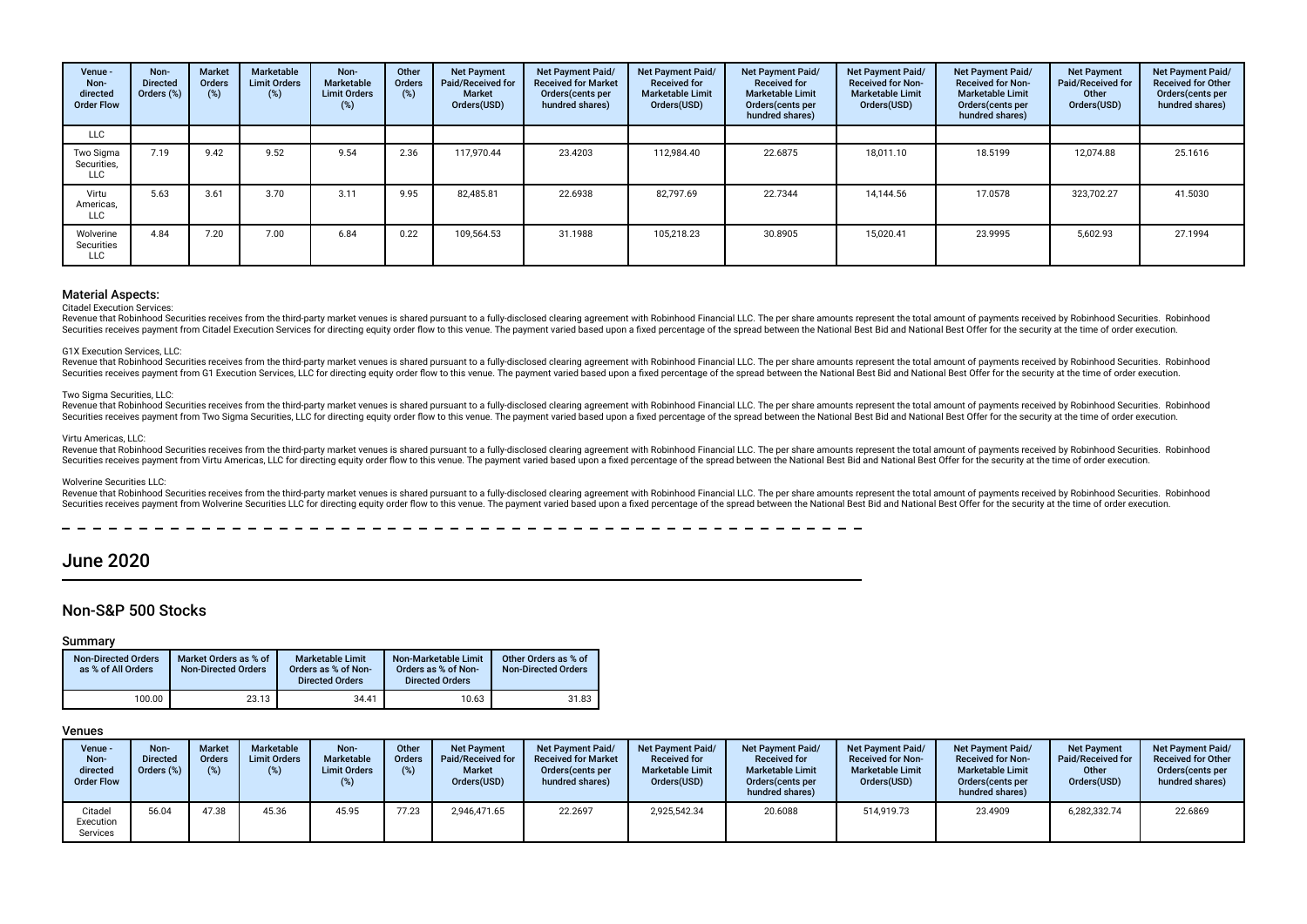| Venue -<br>Non-<br>directed<br><b>Order Flow</b>         | Non-<br><b>Directed</b><br>Orders (%) | <b>Market</b><br><b>Orders</b><br>(%) | Marketable<br><b>Limit Orders</b><br>$(\%)$ | Non-<br>Marketable<br><b>Limit Orders</b><br>(%) | Other<br>Orders<br>(%) | <b>Net Payment</b><br>Paid/Received for<br>Market<br>Orders(USD) | Net Payment Paid/<br><b>Received for Market</b><br>Orders (cents per<br>hundred shares) | Net Payment Paid/<br><b>Received for</b><br><b>Marketable Limit</b><br>Orders(USD) | Net Payment Paid/<br><b>Received for</b><br><b>Marketable Limit</b><br>Orders (cents per<br>hundred shares) | Net Payment Paid/<br><b>Received for Non-</b><br><b>Marketable Limit</b><br>Orders(USD) | Net Payment Paid/<br><b>Received for Non-</b><br><b>Marketable Limit</b><br>Orders (cents per<br>hundred shares) | <b>Net Payment</b><br>Paid/Received for<br>Other<br>Orders(USD) | <b>Net Payment Paid/</b><br><b>Received for Other</b><br>Orders (cents per<br>hundred shares) |
|----------------------------------------------------------|---------------------------------------|---------------------------------------|---------------------------------------------|--------------------------------------------------|------------------------|------------------------------------------------------------------|-----------------------------------------------------------------------------------------|------------------------------------------------------------------------------------|-------------------------------------------------------------------------------------------------------------|-----------------------------------------------------------------------------------------|------------------------------------------------------------------------------------------------------------------|-----------------------------------------------------------------|-----------------------------------------------------------------------------------------------|
| G <sub>1</sub> X<br>Execution<br>Services,<br><b>LLC</b> | 15.38                                 | 22.78                                 | 22.05                                       | 21.57                                            | 0.74                   | 2,018,584.99                                                     | 20.7834                                                                                 | 1,995,917.67                                                                       | 19.2422                                                                                                     | 359,949.05                                                                              | 20.1722                                                                                                          | 130,955.21                                                      | 26.0736                                                                                       |
| Two Sigma<br>Securities,<br>LLC                          | 12.13                                 | 15.82                                 | 17.33                                       | 17.06                                            | 2.18                   | 1.792.434.61                                                     | 14.7609                                                                                 | 1,751,549.20                                                                       | 13.0924                                                                                                     | 341.108.58                                                                              | 15.6437                                                                                                          | 231,138.56                                                      | 21.0993                                                                                       |
| Virtu<br>Americas,<br><b>LLC</b>                         | 11.30                                 | 7.02                                  | 7.72                                        | 7.50                                             | 19.54                  | 1,264,385.89                                                     | 11.6394                                                                                 | 1,239,142.13                                                                       | 10.8849                                                                                                     | 275,089.63                                                                              | 13.9985                                                                                                          | 3,569,990.90                                                    | 12.0035                                                                                       |
| Wolverine<br>Securities<br><b>LLC</b>                    | 5.15                                  | 6.99                                  | 7.54                                        | 7.92                                             | 0.31                   | 1,358,043.32                                                     | 15.4113                                                                                 | 1,314,422.29                                                                       | 13.8171                                                                                                     | 302,417.46                                                                              | 19.8344                                                                                                          | 97,456.08                                                       | 21.4148                                                                                       |

Citadel Execution Services:

Revenue that Robinhood Securities receives from the third-party market venues is shared pursuant to a fully-disclosed clearing agreement with Robinhood Financial LLC. The per share amounts represent the total amount of pay Securities receives payment from Citadel Execution Services for directing equity order flow to this venue. The payment varied based upon a fixed percentage of the spread between the National Best Bid and National Best Offe

#### G1X Execution Services, LLC:

Revenue that Robinhood Securities receives from the third-party market venues is shared pursuant to a fully-disclosed clearing agreement with Robinhood Financial LLC. The per share amounts represent the total amount of nay Securities receives payment from G1 Execution Services, LLC for directing equity order flow to this venue. The payment varied based upon a fixed percentage of the spread between the National Best Bid and National Best Offe

#### Two Sigma Securities, LLC:

Revenue that Robinhood Securities receives from the third-party market venues is shared pursuant to a fully-disclosed clearing agreement with Robinhood Financial LLC. The per share amounts represent the total amount of pay Securities receives payment from Two Sigma Securities. LLC for directing equity order flow to this venue. The payment varied based upon a fixed percentage of the spread between the National Best Bid and National Best Offer

#### Virtu Americas, LLC:

Revenue that Robinhood Securities receives from the third-party market venues is shared pursuant to a fully-disclosed clearing agreement with Robinhood Financial LLC. The per share amounts represent the total amount of pay Securities receives payment from Virtu Americas, LLC for directing equity order flow to this venue. The payment varied based upon a fixed percentage of the spread between the National Best Bid and National Best Offer for t

#### Wolverine Securities LLC:

Revenue that Robinhood Securities receives from the third-party market venues is shared pursuant to a fully-disclosed clearing agreement with Robinhood Financial LLC. The per share amounts represent the total amount of pay Securities receives bayment from Wolverine Securities LLC for directing equity order flow to this venue. The payment varied based upon a fixed percentage of the spread between the National Best Bid and National Best Offer

## June 2020

## **Options**

#### Summary

| <b>Non-Directed Orders</b><br>as % of All Orders | Market Orders as % of<br><b>Non-Directed Orders</b> | Marketable Limit<br>Orders as % of Non-<br><b>Directed Orders</b> | Non-Marketable Limit<br>Orders as % of Non-<br><b>Directed Orders</b> | Other Orders as % of<br><b>Non-Directed Orders</b> |
|--------------------------------------------------|-----------------------------------------------------|-------------------------------------------------------------------|-----------------------------------------------------------------------|----------------------------------------------------|
| 100.00                                           | 0.02                                                | 15.40                                                             | 78.83                                                                 | 5.75                                               |

| <b>Venue -</b><br>Non-directed<br><b>Order Flow</b> | Non-<br>Directed<br>Orders (%) | <b>Market</b><br><b>Orders</b> | Marketable<br><b>Limit Orders</b> | Non-<br><b>Marketable</b><br><b>Limit Orders</b> | Other<br>Orders | <b>Net Payment</b><br>Paid/Received for<br><b>Market</b><br>Orders(USD) | <b>Net Payment Paid/</b><br><b>Received for Market</b><br>Orders (cents per<br>hundred shares) | <b>Net Payment Paid/</b><br><b>Received for</b><br><b>Marketable Limit</b><br>Orders(USD) | <b>Net Payment Paid/</b><br><b>Received for</b><br><b>Marketable Limit</b><br>Orders (cents per<br>hundred shares) | <b>Net Payment Paid/</b><br><b>Received for Non-</b><br><b>Marketable Limit</b><br>Orders(USD) | <b>Net Payment Paid/</b><br><b>Received for Non-</b><br><b>Marketable Limit</b><br>Orders (cents per<br>hundred shares) | <b>Net Payment</b><br>Paid/Received for<br>Other<br>Orders(USD) | <b>Net Payment Paid/</b><br><b>Received for Other</b><br>Orders (cents per<br>hundred shares) |
|-----------------------------------------------------|--------------------------------|--------------------------------|-----------------------------------|--------------------------------------------------|-----------------|-------------------------------------------------------------------------|------------------------------------------------------------------------------------------------|-------------------------------------------------------------------------------------------|--------------------------------------------------------------------------------------------------------------------|------------------------------------------------------------------------------------------------|-------------------------------------------------------------------------------------------------------------------------|-----------------------------------------------------------------|-----------------------------------------------------------------------------------------------|
| Citadel                                             | 59.72                          | 57.57                          | 61.83                             | 58.72                                            | 67.80           | 3,789.72                                                                | 56.8856                                                                                        | 11,304,452.43                                                                             | 56.8871                                                                                                            | 16,154,884.26                                                                                  | 56.8871                                                                                                                 | 153,834.87                                                      | 56.8872                                                                                       |